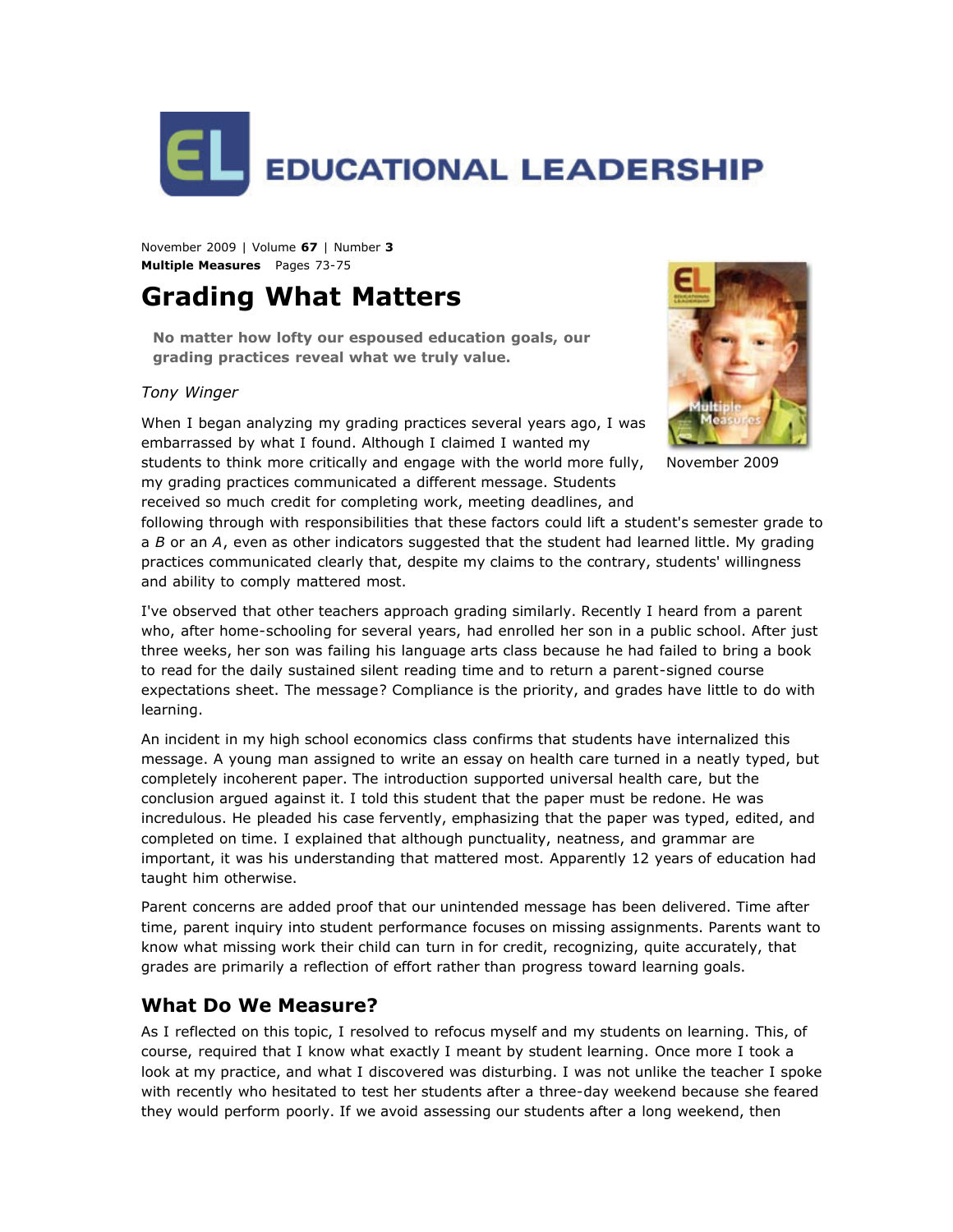obviously we are not expecting, nor attempting to assess, enduring understanding in students. Grant Wiggins and Jay McTighe (2005) agree that grades tend to measure students' short-term recall of information, rather than long-term, meaningful understanding.

If we focus predominately on measuring students' compliance and their ability to recall facts, our practices will interfere with our most significant purposes as educators. If we are to shift our focus to higher-level thinking, we must shift our grading practices.

# **Fixing the Fixation on Compliance**

One key to making grades more meaningful is carefully distinguishing academic achievement from what Robert Marzano (2000) labels nonacademic factors. This strategy remains the important first step as we work to develop grading practices that support higher-level thinking (Winger, 2005).

As an instructional coach, I work with teachers to shift the focus of their grades from compliance to learning. Some teachers point out that nonacademic factors, such as the ability to meet deadlines, are crucial to success in school and in life. I agree that teachers should emphasize, and maybe even measure, student responsibility. The issue is one of focus and priorities. Nonacademic factors must be measured independently from learning and should never be allowed to dominate the overall grade.

To keep the focus on learning, we must carefully reconsider what we are measuring. For example, a student's performance on small daily assignments, usually assigned for practice or as preparation for the next class, is often more indicative of responsibility than of whether he or she grasps an important concept. Therefore, I record most of these daily assignments in a section of my grade book reserved exclusively for nonacademic factors.

If an assignment done at home will be used to measure students' academic achievement, I often give that piece of work a nonacademic as well as an academic grade. This allows me, for example, to lower the nonacademic grade if the work is turned in late while providing accurate feedback and full credit for the learning.

It is important to teach and expect responsibility. But it is also crucial that we value and accurately measure academic achievement. This system of separating academic and nonacademic factors in my grade book enables me to do both.

### **Assessing Our Expectations**

Once we have distinguished non-academic factors from learning, we must carefully define the learning we are targeting and ensure that the academic portion of the grade deliberately assesses student progress toward it.

The movement toward standards-based grading aims to make grades more meaningful by connecting them to curricular standards. As we began rethinking grading in our district, our teachers employed this approach. Kendy Blake, a 6th grade science teacher, set up her grades around the topics of earth science, life science, and physical science. She also assessed writing as a separate skill category and separated nonacademic factors into a category dealing with work habits. Mike Mahoney used district standards to set up grades in his algebra class around the topics of polynomials, quadratics, probability, exponents, and systems of equations. He also had a nonacademic component that he labeled personal responsibility.

We discovered, however, that although this approach communicated more specific information about student learning, it did not address our tendency to assess students' recall of information rather than higher-level thinking.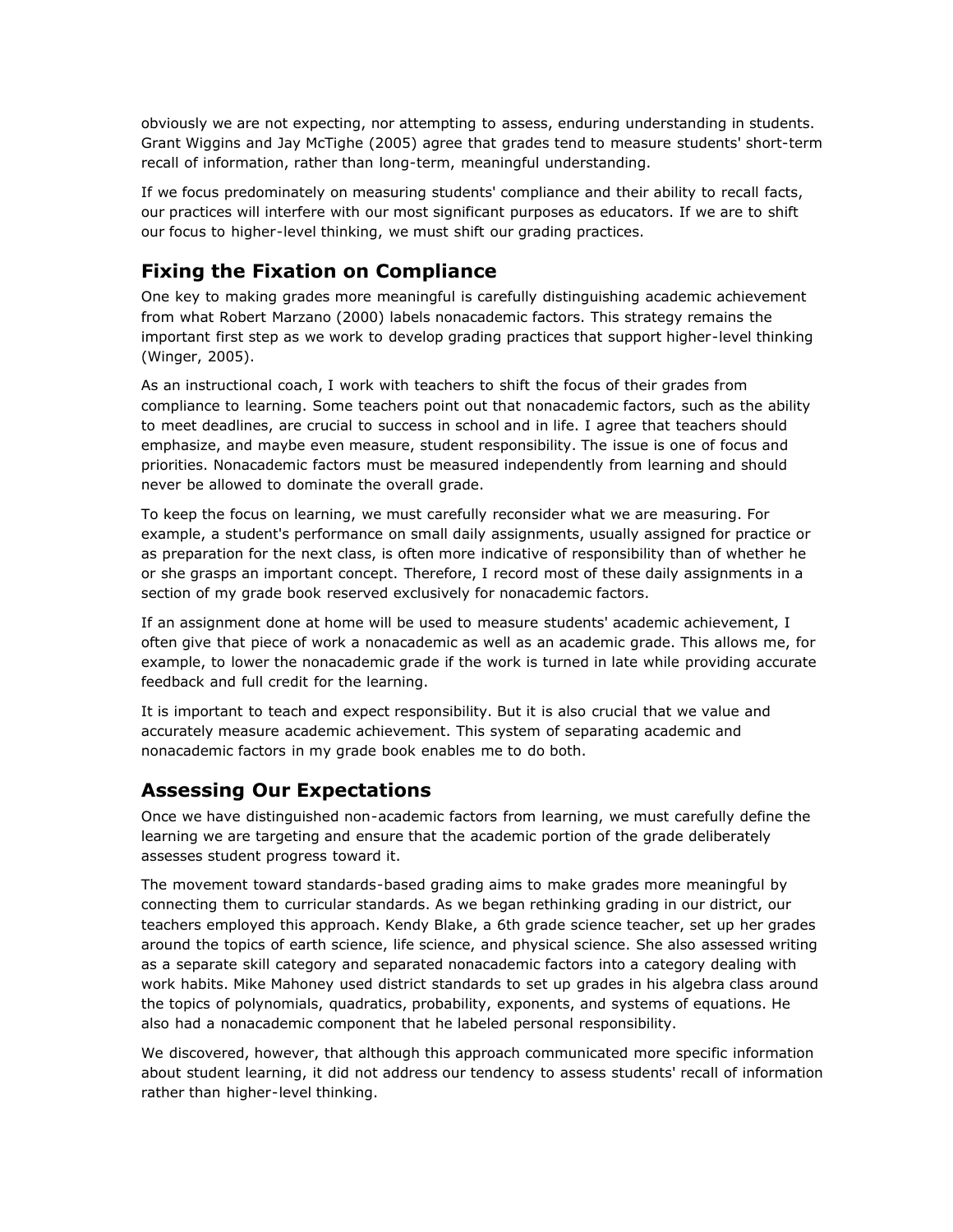Mike Mahoney's experience illustrated how this standards-based approach fell short. His math assessments typically included 15–20 questions that involved using algorithms to arrive at correct answers. Then the assessment added one or two story problems that required students to apply the mathematical concept to a new situation. Mr. Mahoney expected only his *A* students (perhaps 10 percent of his students) to solve the story problems that demonstrated higher-level understanding. He realized that he was not expecting a majority of his students to understand mathematics in a way that makes learning relevant and enduring.

# **Reorganizing Our Approach**

After a year of meeting regularly to rethink grading practices, our teachers developed an alternative approach. We adopted the language used by several education experts, identifying *knowledge* as that which students can simply recall and using the term *understanding* to denote higher-order thinking skills. Grant Wiggins and Jay McTighe (2005) emphasize that understanding must be our goal for our students because understanding moves learning from short-term to long-term memory and makes the learning meaningful and useful.

Just as we must distinguish learning from compliance, we must distinguish understanding from memorizing. If higher-order thinking matters most, then that is what our grades must assess, record, report, and reward. To make our grades match our priorities, the teachers in our district began to separate skills, knowledge, understanding, and non-academic factors in their grade books. These categories match Wiggins and McTighe's thinking and are consistent with the work of Richard Stiggins (2005), who identifies four types of learning targets: skills, knowledge, reasoning, and the ability to create products.

Restructuring her grades around these principles, science teacher Kendy Blake identified the following categories and their relative weight:

- *Content Knowledge*: The ability to grasp the basic concepts in physical science, earth science, and life science. Assessed through selected-response tests and quizzes and portions of homework and labs. (30%)
- *Enduring Understanding*: The ability to apply concepts to authentic situations. Evaluated through lab activities and constructed-response portions of tests and quizzes. (25%)
- *Science Skills*: The ability to employ inquiry, use the scientific method, and read charts and graphs. Assessed through lab activities. (25%)
- *Writing Skills*: The ability to use proper conventions, organization, and style to communicate scientific understanding in projects, lab activities, and essays. (10%)
- *Learning Support Factors*: The ability to follow directions, to be punctual, and to be prepared for class. (10%)

Mike Mahoney restructured his approach to grading his algebra students in a similar way:

- *Understanding*: The ability to fluently and flexibly apply algebra concepts. Assessed through story problems, explanations of solutions to problems, and identification and explanation of errors. (50%)
- *Computation Skill*: The ability to accurately use formulas, equations, and operations to compute the correct answer. (40%)
- *Personal Responsibility*: Behavior, effort, and attentiveness in class. Students self-assess in this area but must be able to defend their assessment. (10%)

With this system, these two teachers will assess students' work habits, knowledge, and skills. But more important, Ms. Blake and Mr. Mahoney will send a clear message that all students are